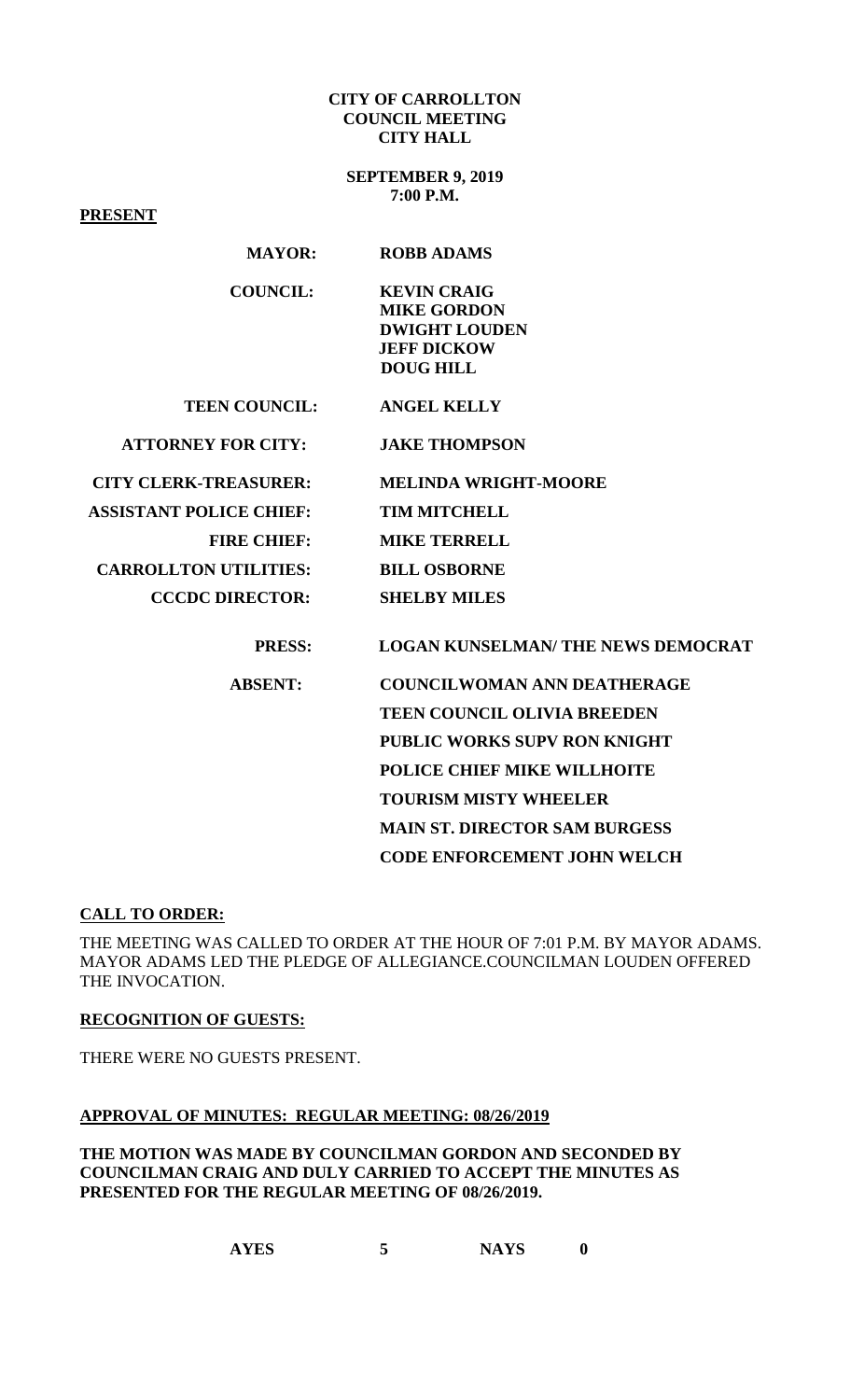# **APPOINTMENT TO BOARD AND COMMISSIONS**

## **THE MOTION WAS MADE BY COUNCILMAN LOUDEN AND SECONDED BY COUNCILMAN GORDON AND DULY CARRIED TO APPOINT CHRIS CAYTON TO THE CARROLLTON UTILITIES COMMISSION TO COMPLETE ADAM RAKER'S TERM ENDING: 04/30/20.**

**AYES 5 NAYS 0**

### **UNFINISHED BUSINESS**

THERE WAS NO UNFINISHED BUSINESS.

### **NEW BUSINESS**

THERE WAS NO NEW BUSINESS.

### **DEPARTMENT REPORTS:**

**A. TEEN COUNCIL –** OLIVIA BREEDEN, WAS NOT PRESENT. ANGEL KELLY SAID THE FOOTBALL TEAM IS 2-1 AND THEIR NEXT GAME IS AWAY. LAST SATURDAY THE CCHS MARCHING BAND PERFORMED AT THE UK FOOTBALL GAME.

**B. PUBLIC WORKS** – RON KNIGHT, PUBLIC WORKS SUPERVISOR, WAS NOT PRESENT.

**C. UTILITIES –** BILL OSBORNE, UTILITIES SUPERVISOR, SAID WELL D WAS CLEANED AND IS BEING REASSEMBLED. PEAK HAS A NEW PROJECT WITH BP AND THE BONDS COULD BE SOLD AT ANYTIME. CARROLLTON UTILITIES HAS SEVERAL SMALL INDUSTRIAL METER SERVICES IN THE WORKS.

**D. CCCDC –** SHELBY MILES, CCCDC DIRECTOR, SAID HE WAS LOOKING FOR GRANT OPPORTUNITIES FOR THE CITY.

**E. TOURISM –** MISTY WHEELER, TOURISM DIRECTOR, WAS NOT PRESENT.

**F. POLICE DEPARTMENT –** MIKE WILLHOITE, POLICE CHIEF, WAS NOT PRESENT. TIM MITCHELL, ASSISTANT POLICE CHIEF, SAID FOR THE NEXT 3 WEEKS TIM GIVIDEN IS OUT FOR TRAINING AND THE OTHER OFFICERS WILL HAVE TO FILL IN AT THE MIDDLE SCHOOL. DANIEL ROSE IS STILL OUT. THE NEW DISPATCHER, ERICA BLAKE, WILL ATTEND 5 WEEKS OF TRAINING IN OCTOBER. BY THE END OF THE MONTH THE LAST VACANT SPOT SHOULD BE FILLED FOR DISPATCH.

**G. FIRE DEPARTMENT –** MIKE TERRELL, FIRE CHIEF, SAID AUGUST WAS A SLOW MONTH WITH 7 RUNS. SEVERAL OF THE FIRE TRUCKS HAD MAINTENANCE DONE. THIS THURSDAY IS FAMILY FUN NIGHT AT KATHRYN WINN ELEMENTARY SCHOOL.

**H. CODE ENFORCEMENT –** JOHN WELCH, WAS NOT PRESENT.

**I. CLERK –TREASURER –** MRS. WRIGHT-MOORE SAID THE PROPERTY TAX BILLS WERE MAILED TODAY.

**J. MAIN STREET –** SAM BURGESS,WAS NOT PRESENT.

**K. ATTORNEY -** JAKE THOMPSON HAD NOTHING TO REPORT.

## **MAYOR'S REPORTS**

## **FALL EVENTS:**

BANDS & BBQ IS THIS WEEKEND FALL BRAWL: OCTOBER  $4^{\text{th}}$  &  $5^{\text{th}}$ OUT OF THE DARKNESS WALK: OCTOBER 19<sup>th</sup> AT 9:00 A.M. TOBACCO FESTIVAL: SEPTEMBER 25<sup>th</sup> - 28<sup>th</sup> DROP OFF OF HAZMAT MATERIALS AT PMC: SEPTEMBER 21<sup>st</sup> FORM 8:00 A.M.-12:00 P.M.